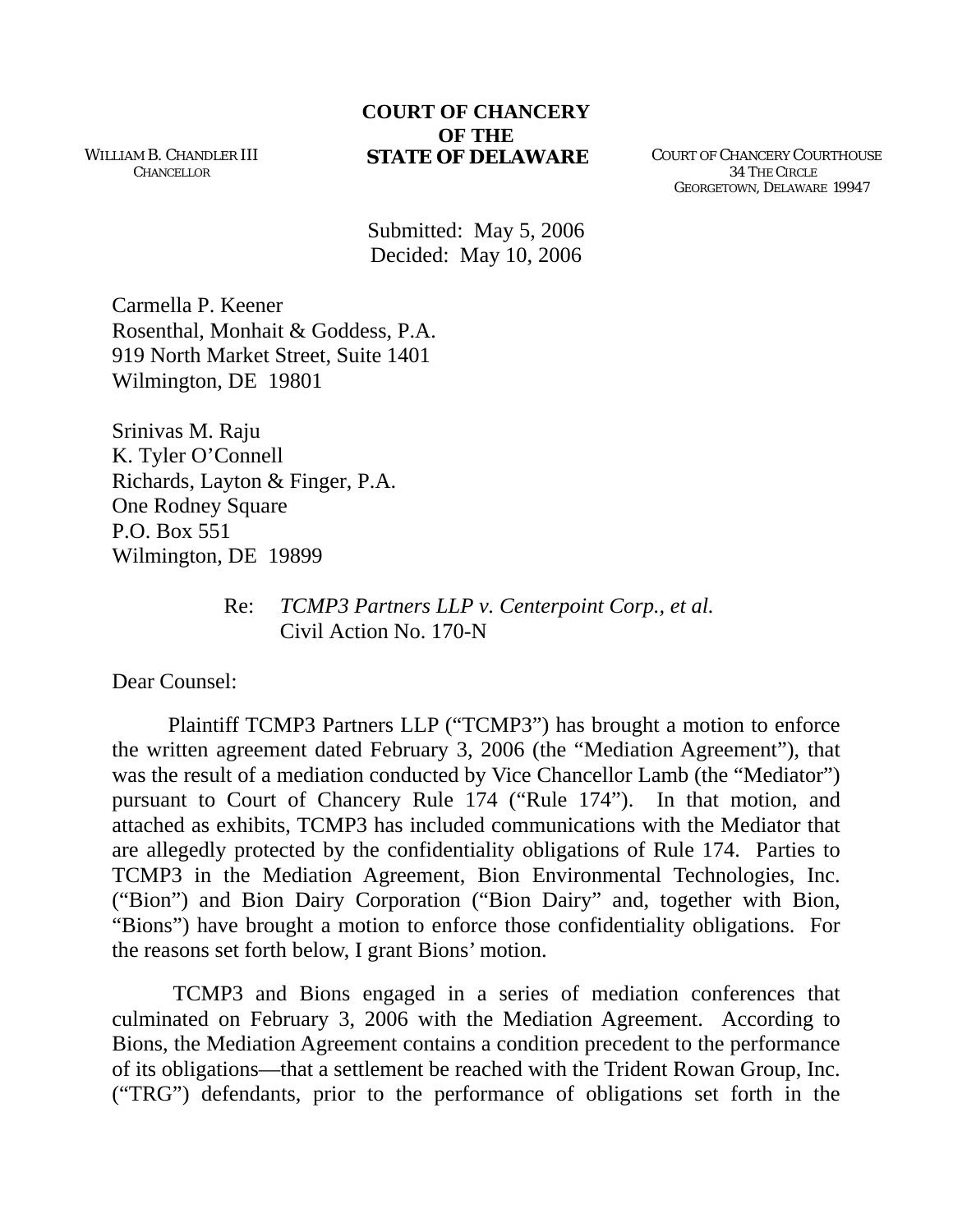Mediation Agreement. According to TCMP3, only the effectiveness of the Mediation Agreement is contingent upon a TRG settlement, but certain obligations requiring Bions' performance (particularly the delivery of a Rule 144K letter) were to be performed prior to any TRG settlement. I will not address this dispute now, and I only describe it to illuminate subsequent events. In April, after two months of failed bilateral negotiations, the parties communicated with the Mediator regarding the parties' different readings of the Agreement, and the Mediator conveyed his own opinion (together, the "April Communications"). Still unable to resolve their differences with Bions, TCMP3 brought the motion to enforce the Mediation Agreement, and included multiple references to the April Communications, and attached certain such communications as exhibits.

Disclosure of the April Communications is a clear violation of Rule 174. Rule 174(d) states in pertinent part that:

Any communication made in or in connection with the mediation that relates to the controversy being mediated, whether made to the mediator or a party, or to any person if made at a mediation conference, is confidential.

The rule additionally carves out from confidentiality protection:

(2) Statements, memoranda, materials, and other tangible evidence otherwise subject to discovery, which were not prepared specifically for use in the mediation conference.

First, TCMP3 argues that the April Communications were not made at a mediation conference. Second, TCMP3 argues that the April Communications are subject to the carveout quoted above. In respect to its first argument, TCMP3 misreads the rule. The portion of Rule 174(d) TCMP3 relies on provides for the confidential treatment of communications made to *any person* "if made at a mediation conference."<sup>[1](#page-1-0)</sup> TCMP3 ignores the far broader confidential treatment accorded by the same subpart of the rule to communications to *the mediator or a party* "made *in or in connection with* the mediation that relates to the controversy being mediated."<sup>2</sup> Because the April Communications were between parties and the Mediator, the April Communications are subject to the broader confidential treatment.

 In respect to its second argument, TCMP3 is incorrect that the carveout includes the April Communications. The April Communications were in fact

 $\overline{a}$ 

<span id="page-1-0"></span><sup>1</sup> *See Wilmington Hospitality, L.L.C. v. New Castle Co.*, 788 A.2d 536 (Del. Ch. 2001), *appeal refused*, 781 A.2d 697 (Del. 2001).

<span id="page-1-1"></span><sup>2</sup> *See id.*